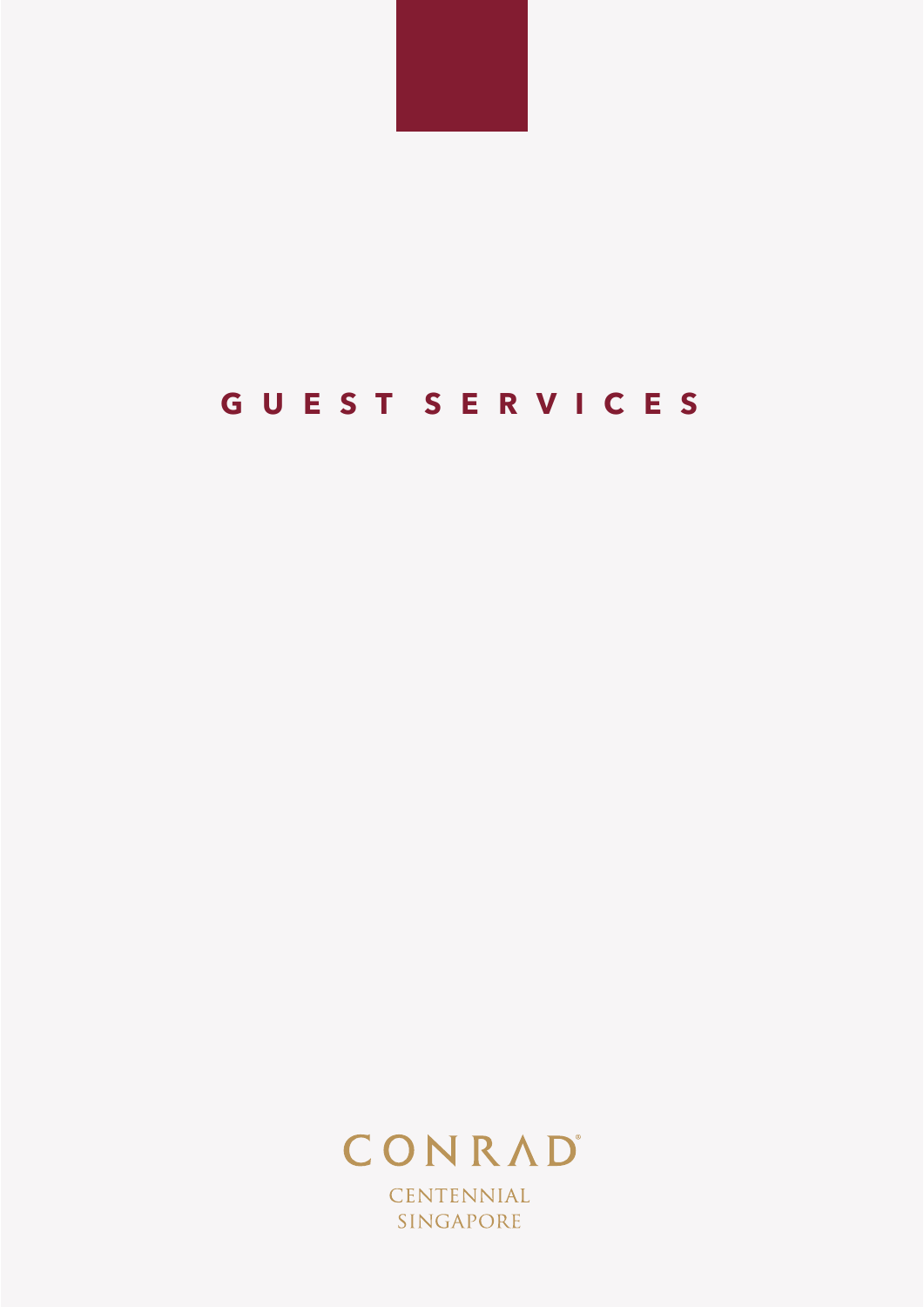# **A VERY WARM WELCOME TO THE CONRAD CENTENNIAL SINGAPORE**

# **USEFUL NUMBERS YOU MAY NEED DURING YOUR STAY**

| Emergency                                  | **Emergency button**              |
|--------------------------------------------|-----------------------------------|
| <b>Bell Services</b>                       | **Luggage / Bell Service button** |
| <b>Chinese Guest Services</b>              | **Chinese Service button**        |
| Concierge                                  | 7331                              |
| Conrad Spa                                 | 7333                              |
| Duty Manager                               | 7355                              |
| Executive Lounge                           | 7310                              |
| Front Desk / Housekeeping / Guest Services | **Conrad Service button**         |
| In-Room Dining                             | **In-Room Dining button**         |
| <b>Restaurant Reservations - Oscar's</b>   | **Oscar's button**                |
| Restaurant Reservations - Golden Peony     | **Golden Peony button**           |

# **HILTON HONORS**

From business trips to family holidays, the Hilton Honors guest loyalty programme has something for every budget and any occasion. Earn points towards free nights and so much more every time you stay at one of our 18 world-class brands and 6,200 properties in 118 countries. Approach the Front Desk or visit Hilton Honors to explore all the rewards you can earn as a Hilton Honors member.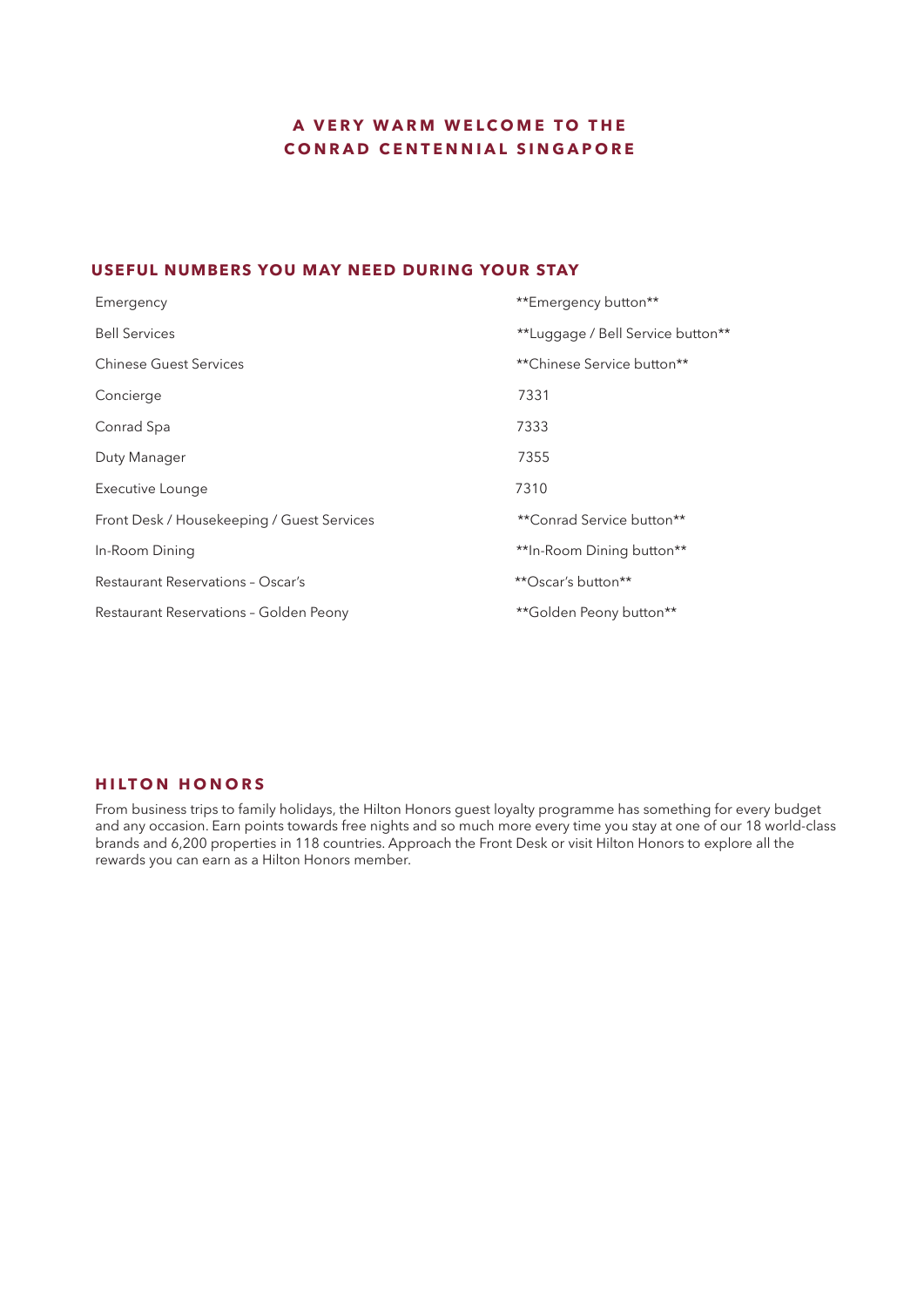#### **OUR FACILITIES**

### **Conrad Spa**

Located on Level Four, the Conrad Spa opens daily from 11am to 8pm. The spa offers a sanctuary of relaxation with a range of indulgent massages and body treatments. For reservations, please call ext. 7333.

# **Fitness Centre**

Located on Level Four, The Fitness Centre opens daily from 7am to 10pm. It is fully equipped with the latest exercise equipment from Technogym including cross-trainers, treadmills, free weights and a full spectrum of strength machines.

#### **Swimming Pool**

Located on Level Four, the 20-metre/65-feet outdoor swimming pool opens daily from 7am to 10pm. Please note that there will be no lifeguard on duty at any time and the hotel bears no responsibility or liability for any injury or accident incurred at or around the pool area. Guests will be requested to vacate the pool for their own safety during heavy downpours.

#### **RESTAURANTS, BARS AND LOUNGE**

# **Oscar's**

Providing a culinary journey that will feed your senses, Oscar's offers an array of sumptuous local and international culinary creations to indulge all day, from breakfast, lunch to dinner. Enjoy an impressive spread highlighted by freshly shucked oysters, succulent seafood-on-ice and local as well as International delights. Sunday Brunch at Oscar's is also not to be missed. With an array of live stations and specially curated dishes, you will be spoilt for choice.

Located on Lobby Level, the opening times for Oscar's to be 7am -10:30pm daily.

## **Golden Peony**

Helmed by Celebrity Chef Ku Keung, the award-winning Golden Peony Chinese restaurant offers exquisite Cantonese cuisine and signature dim sum.

Located on Level Three from Main Lobby, the opening times for Golden Peony are 11:30am - 2:30pm for lunch and 6:30pm -10:30pm for dinner. Golden Peony is closed on Mondays.

#### **Lobby Lounge**

Set in an opulent yet cosy ambience, the Lobby Lounge is a perfect place for daily lunches and afternoon tea. Signature to the Lounge is the Gin Experience with premium gins paired with the finest craft tonics from East Imperial, unique bitters from Fee Brothers, and over thirty garnishes are offered for the gin & tonic.

Located on the Lobby Level, the Lobby Lounge opens from 8am to 10:30pm daily.

# **The Terrace**

The Terrace offers a quick bite on-the-go or alfresco dining with artisan sandwiches, signature pastries, cookies, cakes, gourmet coffee and teas.

Adjacent to the Lobby Lounge, The Terrace opens from 10am to 10:30pm on Monday to Sunday.

#### **In-Room Dining**

Available 24 hours, visit the Discover & Reserve platform for the full menu and dial In-Room Dining to to place your orders.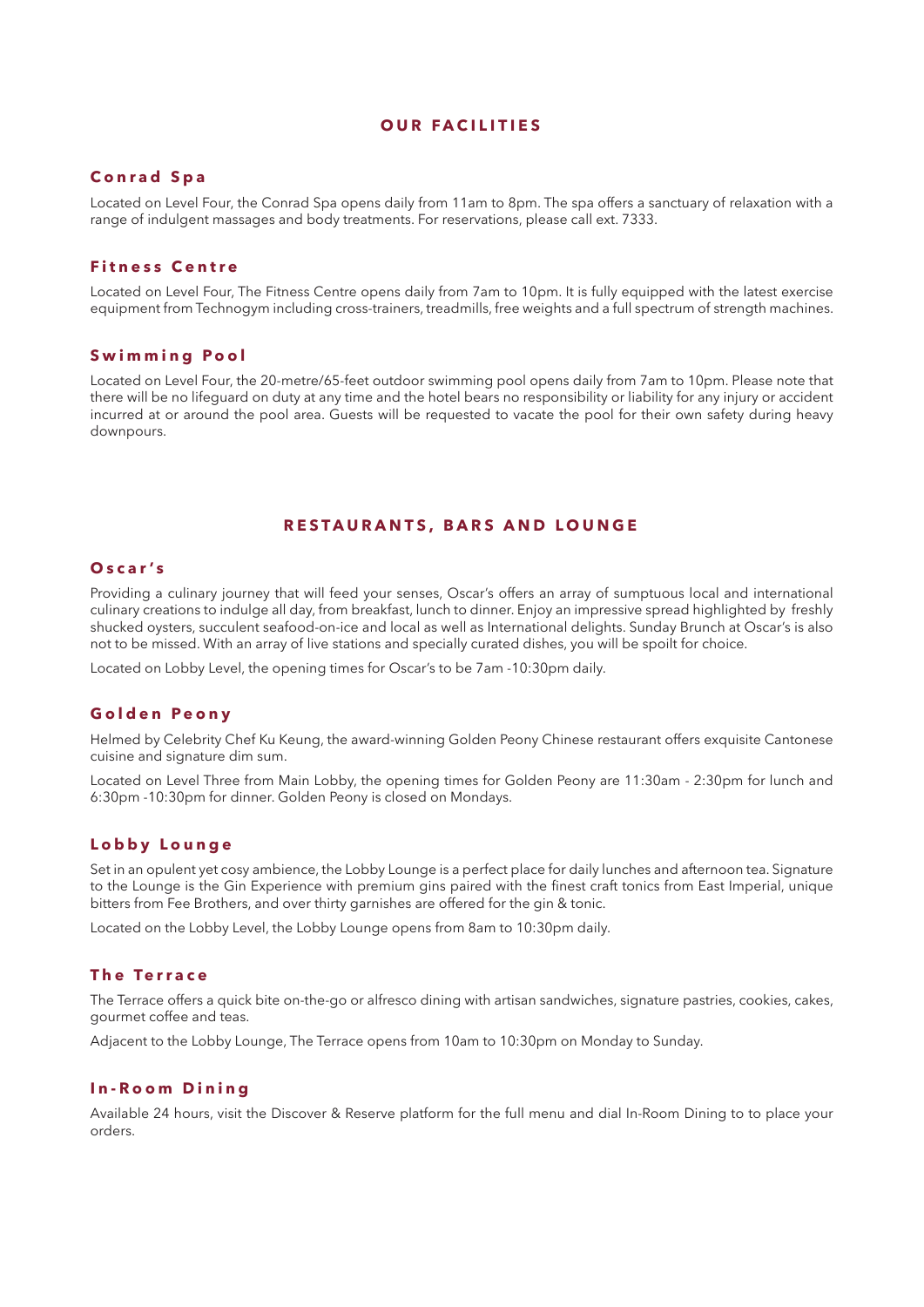# **HERE ON BUSINESS**

# **Meetings & Events**

For enquiries concerning meetings, business events, the Ballroom, Salon Rooms, Conference Rooms and Boardrooms please contact our Conference & Events team at ext. 7170.

# **Kids Club for Staycation**

A world of fun and entertainment awaits your child at our new Kids Club. Under the watchful eyes of our trained team members your child will be in a safe environment to play, explore, learn, laugh and make new friends.

Located at Level 4 our Kids Club is open daily from 10am to 6pm.

## **Internet Access**

To connect to the Hotel's WiFi<sup>1</sup>, kindly follow the steps below:

From Your Room:

- 1. Turn on WiFi access
- 2. Connect to "HHONORS"
- 3. Key in your Last Name and Room Number
- 4. Click Connect
- 5. Select Standard or Premium² found in the list options and the duration
- 6. You are now connected to the Internet
- *¹ Complimentary Standard WiFi for Hilton Honors members only, charges apply for non-Hilton Honors guests.*

*² Premium WiFi upgrade charges apply for HHonors Blue, Silver or Gold members, and non-Hilton Honors guests.*

From Public Area (i.e. Lobby, F&B outlets, Swimming Pool and Executive Lounge)

- 1. Turn on WiFi Access
- 2. Connect to "HHONORS\_PUBLIC"
- 3. Click Complimentary Access
- 4. Click Connect
- 5. You are now connected to the Internet

Computer rooms are located on Level Five and are available 24 hours, 7 days a week. Should you require any assistance, please dial Conrad Service.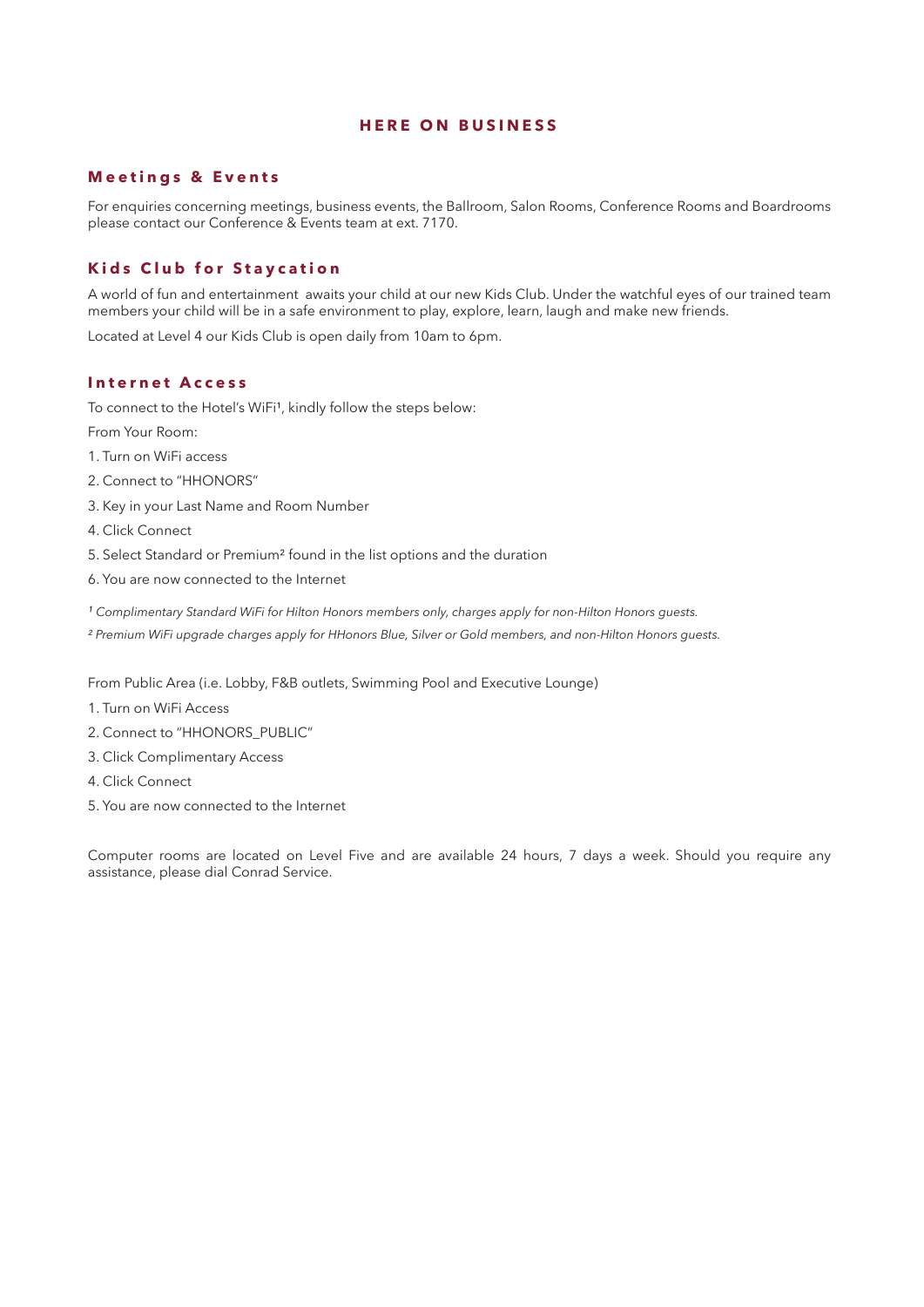#### **OTHER SERVICES**

# **Air Conditioning**

The guest rooms are fully air-conditioned with individual room controls. Simply adjust the temperature setting on the thermostat. Should you require any assistance, please dial Conrad Service.

# **Check-in / Check-out Time**

The Hotel's Check-in time begins at 3pm and the Check-out time is at 12pm. To request for late check-out or express check-out service, please dial Conrad Service.

## **Air Conditioning**

The guest rooms are fully air-conditioned with individual room controls. Simply adjust the temperature setting on the thermostat. Should you require any assistance, please dial Conrad Service.

# **Credit Cards**

We accept all major credit cards inclusive of Visa, MasterCard, American Express, Diners Club, JCB and China UnionPay.

# **Currency Exchange**

Currency exchange service is available at the front desk, 24 hours a day. Please note that Conrad Centennial Singapore is not able to sell currency other than the Singapore Dollar.

### **Do Not Disturb**

Press the "Privacy" button on the Bedside Control Panel if you do not wish to be disturbed and dial Conrad Service to inform the operator should you not wish to receive any telephone calls. Please remember to turn off the "Privacy" signal should you require any room services.

## **Electricity**

230V/50Hz. Adaptors and transformers are offered with our compliments. However, Conrad Centennial Singapore accepts no responsibility or liability for problems resulting from the use of our equipment. Please dial Conrad Service to request for these items.

#### **Gift Shop**

For a selection of gifts and sundry items, please visit our Gift Shop located in the Lobby.

# **Laundry & Dry Cleaning**

For pressing, dry cleaning and laundry services please refer to the Laundry/Dry Cleaning List in your room.

Please dial Conrad Service to arrange for laundry pick-up .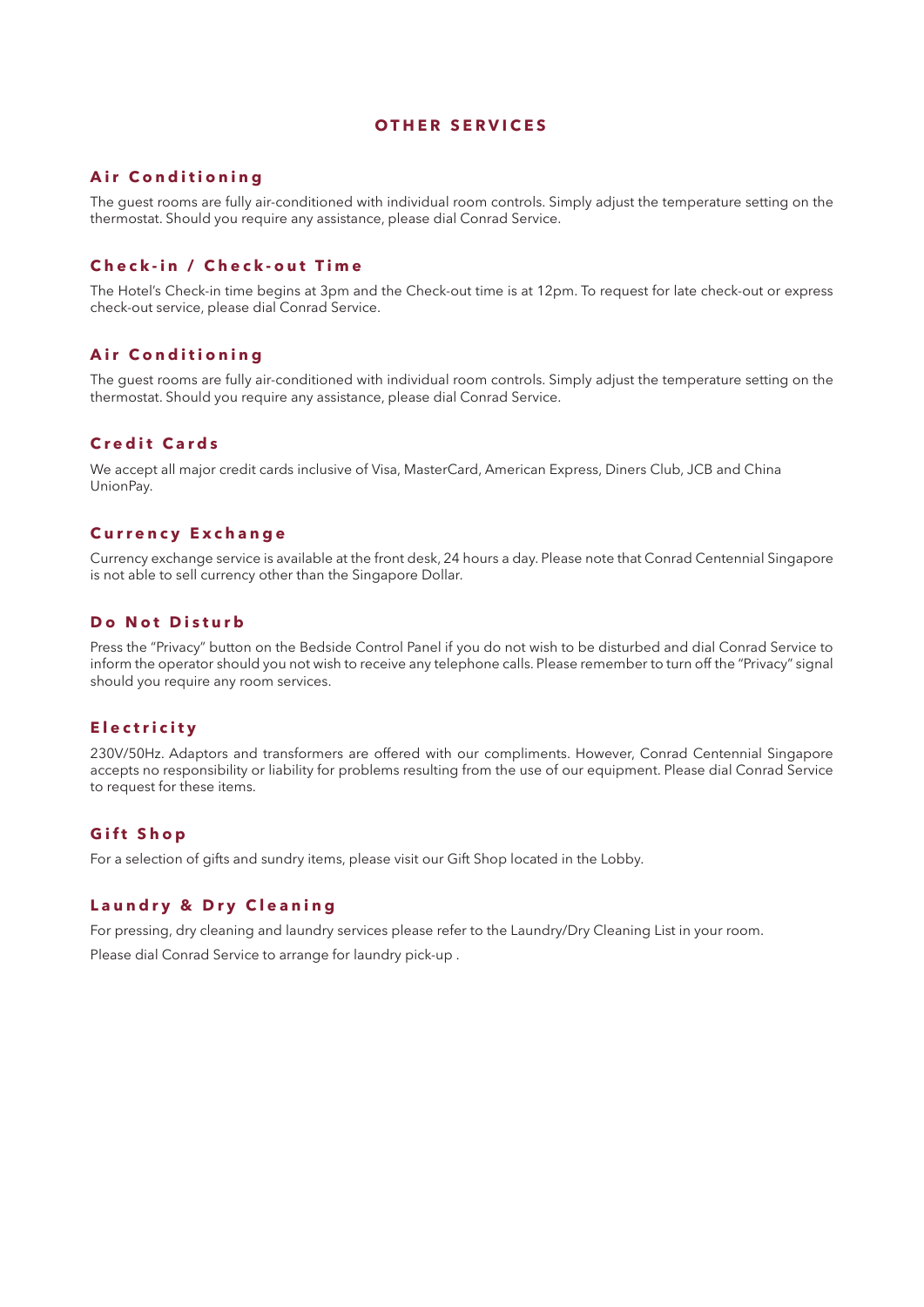# **Mail & Parcels**

Please inform the Concierge at ext. 7331 if you are expecting any mail or parcels. You may also purchase stamps from the Concierge. For packing, mailing of parcels and courier services, please contact the gift shop located on Lobby Level at ext. 7309

## **Make Up Room**

Please press the "Service" button on the Bedside Control Panel to advise room attendant that your room requires attention. Should you require immediate assistance or service, please dial Conrad Service.

## **Medical Service**

Please dial Conrad Service if any medical assistance is required. For the prescription of medicine, please contact the Concierge for the list of licensed dispensaries nearby.

#### **Places of Worship**

Please contact our Concierge for the locations and timings of the places of worship in the vicinity.

#### **Messages**

The red light on your telephone will be activated if you have a message. Dial Voice Message to listen to your messages.

# **Newspaper**

Dial the Conrad Service to request for local newspapers, available in English and Chinese language. Alternatively, download the 'PressReader App' and enjoy thousands of newspaper publications, international magazines and unlimited readings on your own tablet or smartphones when connected to the hotel's WiFi network.

#### **Parking**

Parking is complimentary for registered hotel guests. Please approach the Concierge for the complimentary parking coupons.

#### **Telephone Service**

Please contact Conrad Service for assistance or enquire on the charging rate.

# **Voicemail**

You room is equipped with a Voicemail facility via the telephone. This can be personalized by following the instructions given automatically over the telephone. For assistance, please contact Conrad Service.

## **Wake-up Call**

Should you require a wake-up call, please dial Conrad Service for assistance.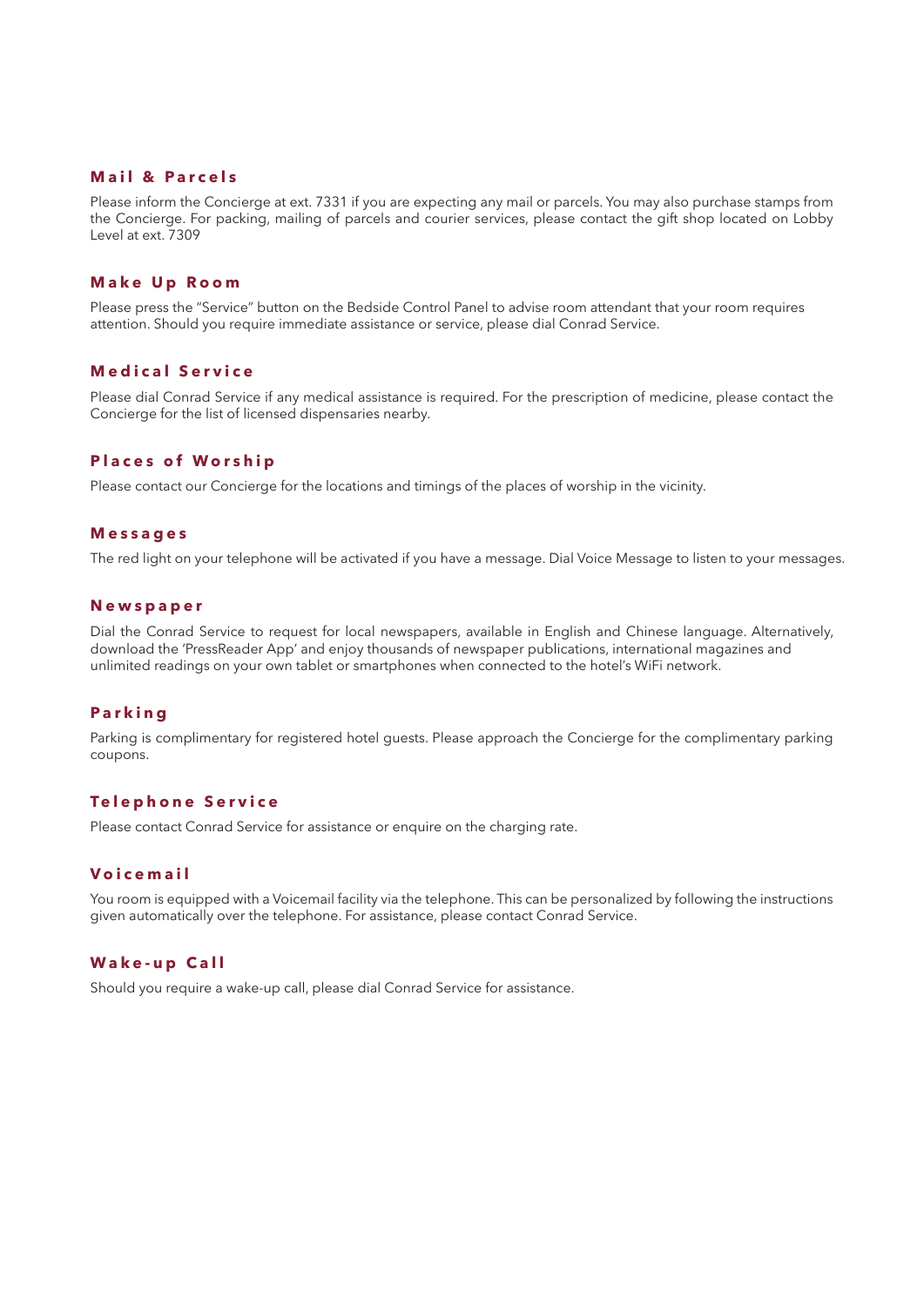#### **FOR YOUR SAFETY**

#### **Security**

For the safety and the security of all guests, personnel and property, Conrad Centennial Singapore ensures that the hotel's patrolling officers are present in the hotel at all time. For your security when in guest rooms, please apply the double locking devices and safety chains on your room door and be sure to close the door completely upon leaving the room. Make sure to identify any personnel through the viewing lens made available before opening the door.

## **Emergency Exits**

Please familiarise yourself with the emergency exits on your floor as well as the Emergency Exit plan on the back of the guest room door. In the event of an emergency, please proceed calmly to the nearest emergency exit. Please note that the elevators will not be in use during an emergency situation.

#### **Emergency Fire Procedures**

In the event of a fire in the building, please remain calm and follow the steps below:

- Locate all available exits marked on the floor plan which is mounted on the entrance door.
- Check the entrance door for heat before opening.
- Proceed to the nearest available exit stairway and continue to the Lobby, follow the specific instructions as broadcast through the public address system or our staff.
- If you cannot reach the exit stairway safely, return to your room and call the Conrad Service immediately.
- Fill up your bathtub with water.
- Place a wet towel at the bottom of the guestroom door.
- Wait for assistance.

#### **Keycards**

A computer-encoded key card is issued for every Check-in, please refrain from marking your room number on the key card. If your keycard is lost or misplaced, please dial Conrad Service and contact the front desk immediately.

# **Lift**

Our lifts are designed for your security and safety. Guests must use their keycard for floor access when using the lift. Please refrain from assisting those without such keycard from accessing the guest floors.

# **Smoke Detectors and Sprinklers**

Smoke detectors and sprinklers are installed in each room for guests' safety. In the event of an actual fire, please evacuate the room immediately. In the case of a false alarm, please contact the Duty Manager to reset the alarm. Please be informed that the alarm can also be triggered by heavy smoking. Kindly do not obstruct the smoke detectors or attempts to use the sprinkles for other purposes.

#### **Valuables**

The use of the in-room safe is restricted to the liability covered by the Innkeepers Act (Cap 139) Section

3. "No innkeeper shall be liable to make good to his guest any loss of or injury to, goods or property to a greater amount than the sum of S\$500.00."

Complimentary safety deposit boxes are available at the front desk in the Main Lobby. We urge you to utilise them to safekeep your valuables.